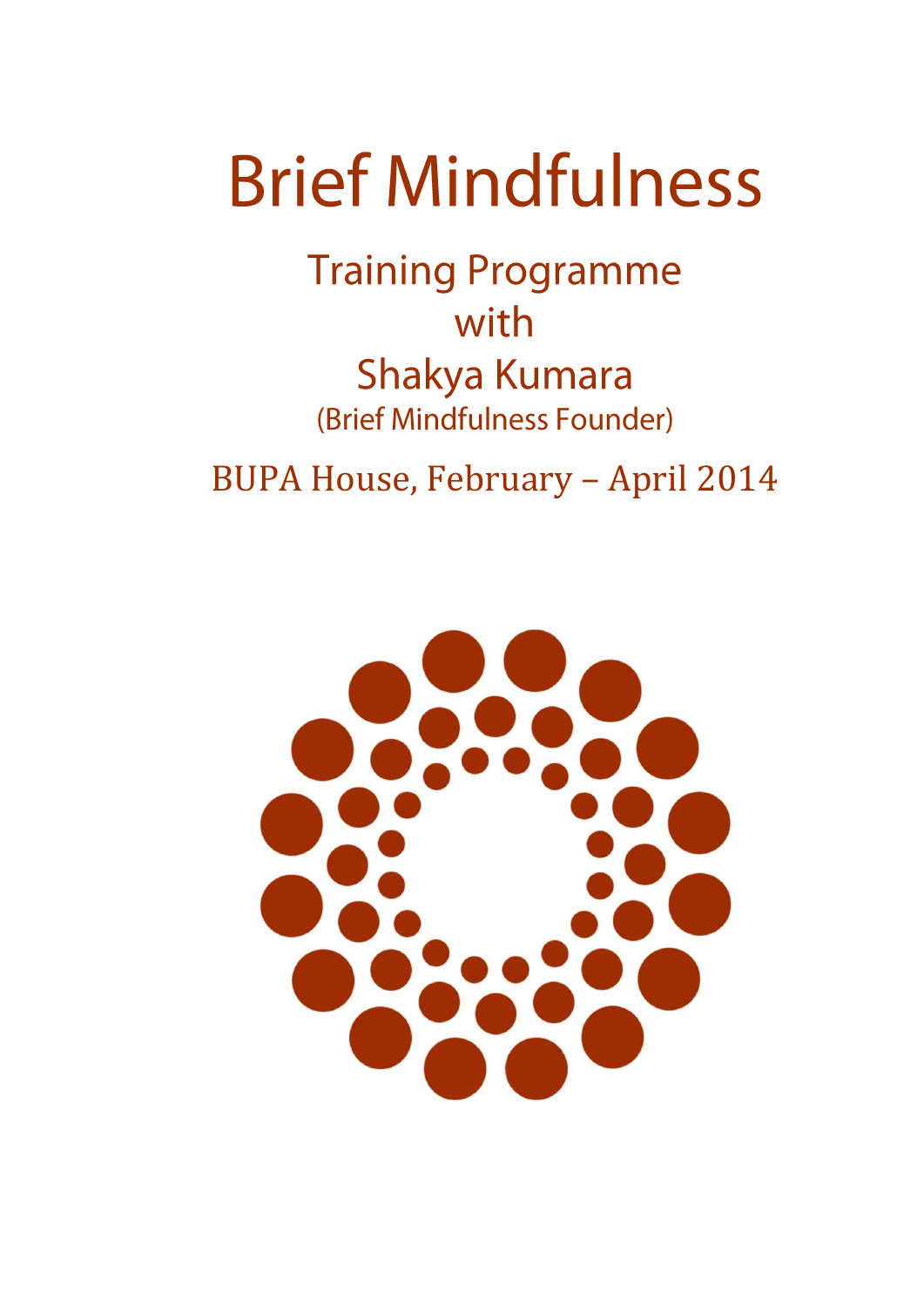## Course Outline

#### Week 1: Laying the Foundations

- When have you felt most engaged and alive?
- What is mindfulness? What are it's benefits?
- What do you want from the course?
- Simple body scan
- Mastery
- Creating helpful conditions

#### Week 2: Coming to your Senses!

- Harnessing the power of body awareness
- Cultivating clarity of purpose
- Stabilising your mind

#### Week 3: Qualities of Experience

- Exploring qualities of experience
- Savouring pleasure
- Exploring the neutral & finding more life in it
- Becoming comfortable with the uncomfortable

#### Week 4: Appreciative Awareness

- Discovering more beauty and enjoying it more
- Re-enforcing progress through appreciation
- Building the basis for confidence, self-esteem and positive relationships

#### Week 5: Thoughts, Emotions and Impulses

- Becoming aware of the play of the mind
- Creating space around unhelpful thoughts and emotions
- Opening "The Gap" the chance to make the choice

#### Week 6: Choosing Suffering or Enjoyment and Freedom

- Creating conditions for enjoyment and freedom not for suffering
- Cultivating positive thoughts and emotions; letting go of negative ones
- Distinguishing positive and negative
- Acting in ways that boost happiness (for yourself and others)

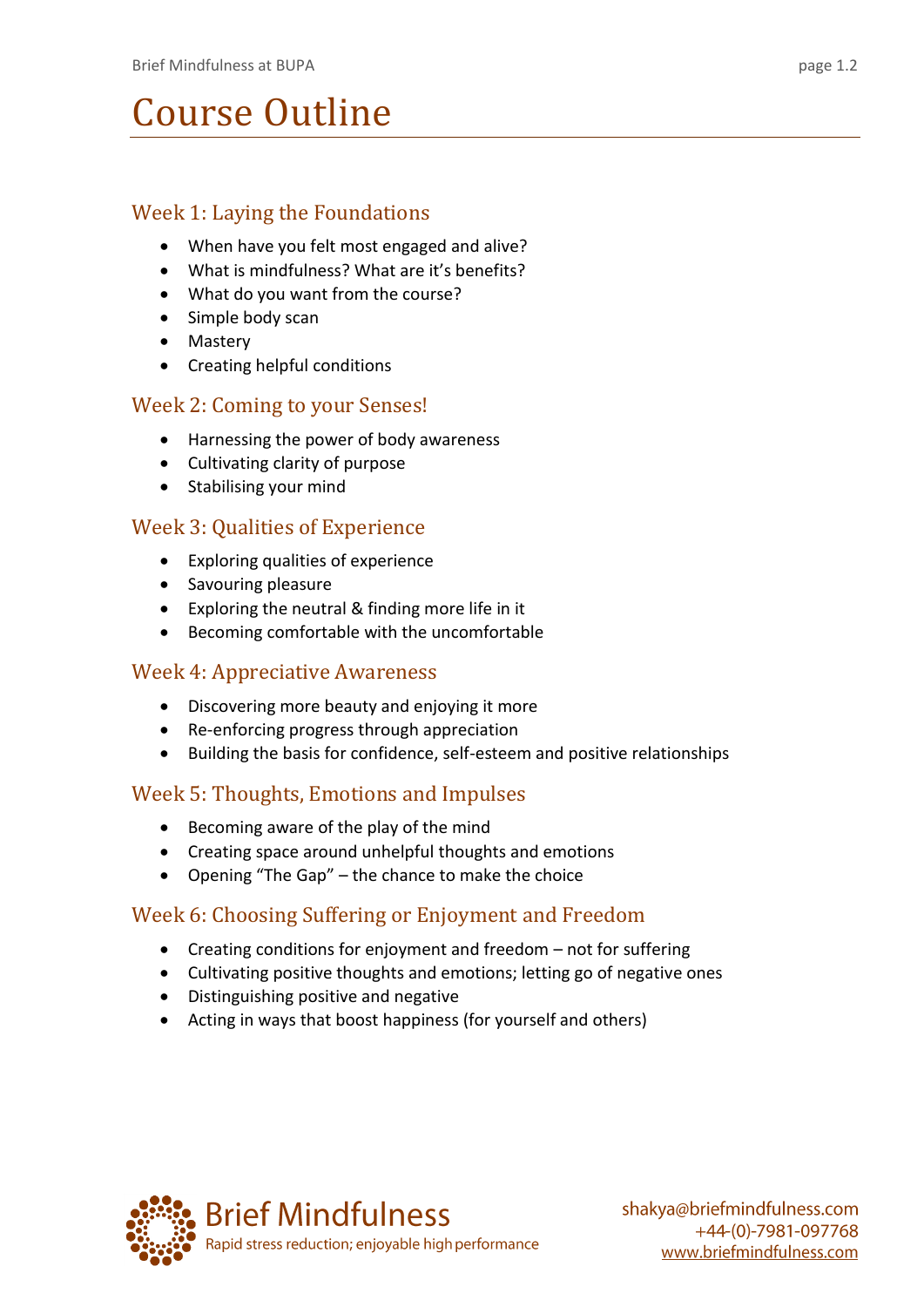### Introduction

21st Century life is full of amazing opportunity. With a few taps or clicks we can connect with people just about anywhere in the world. We can read about just about any subject we want to. We can watch an amazing variety of video, listen to an amazing variety of music instantaneously.

Technology speeds life up. It took Shakespeare 4 days to travel from London to Stratford-on-Avon; today it's a two hour drive. Mail used to come once or twice a day; now we face a constant stream of emails and tweets, day and night.

But all this information, opportunity and rapid responsiveness takes careful management.

If we try to keep up with too much information and too many opportunities it puts our brains (and bodies) under tremendous strain.

#### *Do you ever feel overwhelmed and unable to keep up with all this information?*

Well, there's a good reason why. Our bodies and brains evolved in much simpler environments, with much smaller social groupings, much less information and much less change. There was a lot less to take in, and a lot more time to think it over.

When there's too much stimulus and pressure, the natural response is stress and anxiety. It becomes harder to enjoy life. We can lose touch with our own sense of meaning and purpose, leaving us feeling bleak and even depressed.

Mindfulness provides an alternative. It provides us with skills to manage all this information and change, opportunity and expectation.

Mindfulness helps us savour the simple pleasures in life - a lovely sunset, good conversation, the delighted smile of a little child. Instead of constantly chasing a better life, which we never quite attain, we can get more pleasure from the life we've already got.

Mindfulness helps us to stay in touch with what really matters. It helps us to make our own choices in a more considered way - so we can take advantage of the opportunities of 21st Century life without being taken over by them.

Cultivating mindfulness brings a wide range of different benefits (all of which have been demonstrated in published research): less stress and anxiety, reduced likelihood of depression, a clearer mind, more emotional intelligence, more creativity, better decision making – and simply enjoying life more.

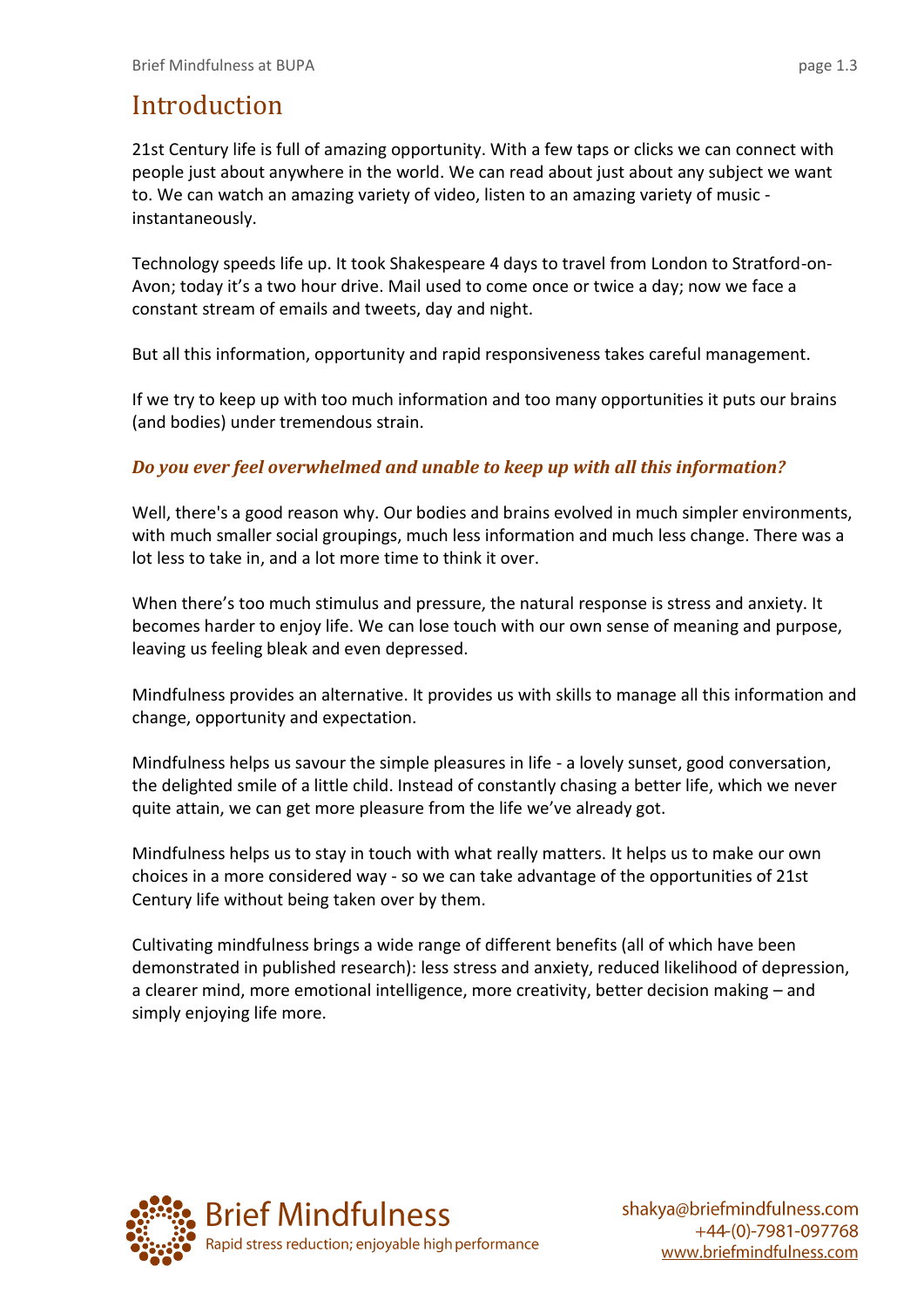## What is Mindfulness?

Mindfulness is notoriously hard to describe - it's one of those experiences you really have to experience rather than simply read about. But I'm sure you're curious about it so I'll try my best….

A good place to start is with the times when you're already experiencing some mindfulness. Think about moments when you've felt most alive and engaged. Perhaps moments when you're out in nature, enjoying a beautiful sunset or a stunning view. Perhaps when you're immersed in your favourite sport or hobby. Perhaps when you've been delighting in the company of someone special.

Whatever it is, I bet you're not watching the clock or wondering what's next. You're not missing your high speed broadband connection. When you're fully present with what you're currently doing, fully alive to your experience - that's mindfulness.

The great thing is that you don't have to wait for peak experiences to happen to you. With mindfulness, you can start to access these qualities even in the mundane experiences of daily life.

#### *Mindfulness isn't mere relaxation*

Mindfulness *is* relaxing - but it's not *just* relaxation. (Relaxation methods are often used as controls in mindfulness experiments. For example, Mindfulness has been found to make specific improvements to the immune system, but such benefits have never been found with relaxation techniques).

Mindfulness combines relaxation with focus. So you're relaxed but awake and alert. It's a quality of mind that's great to have in time-off *and* when you're engaged in activity.

People sometimes think that mindfulness is about taking time out or slowing down. That's an understandable misunderstanding, because you do need to take a little time out in order to cultivate mindfulness, and it's easier to practice mindfulness when you slow things down.

But that's not the point - the point is to cultivate the relaxed yet focused mind that can respond beautifully to whatever happens, in rest and in activity. That gives you a richer and more vibrant experience of life. Your life - just as it is - becomes more enjoyable.

### What is *Brief* Mindfulness?

So, what do you have to do to get all these benefits? I'm sorry to say that it's not like flicking a switch - you do need to develop some particular skills and habits. It does take some time and effort to cultivate mindfulness.

There's a cruel paradox here: the busier we are, the more we need mindfulness. But when we're really busy, how can we find the time?

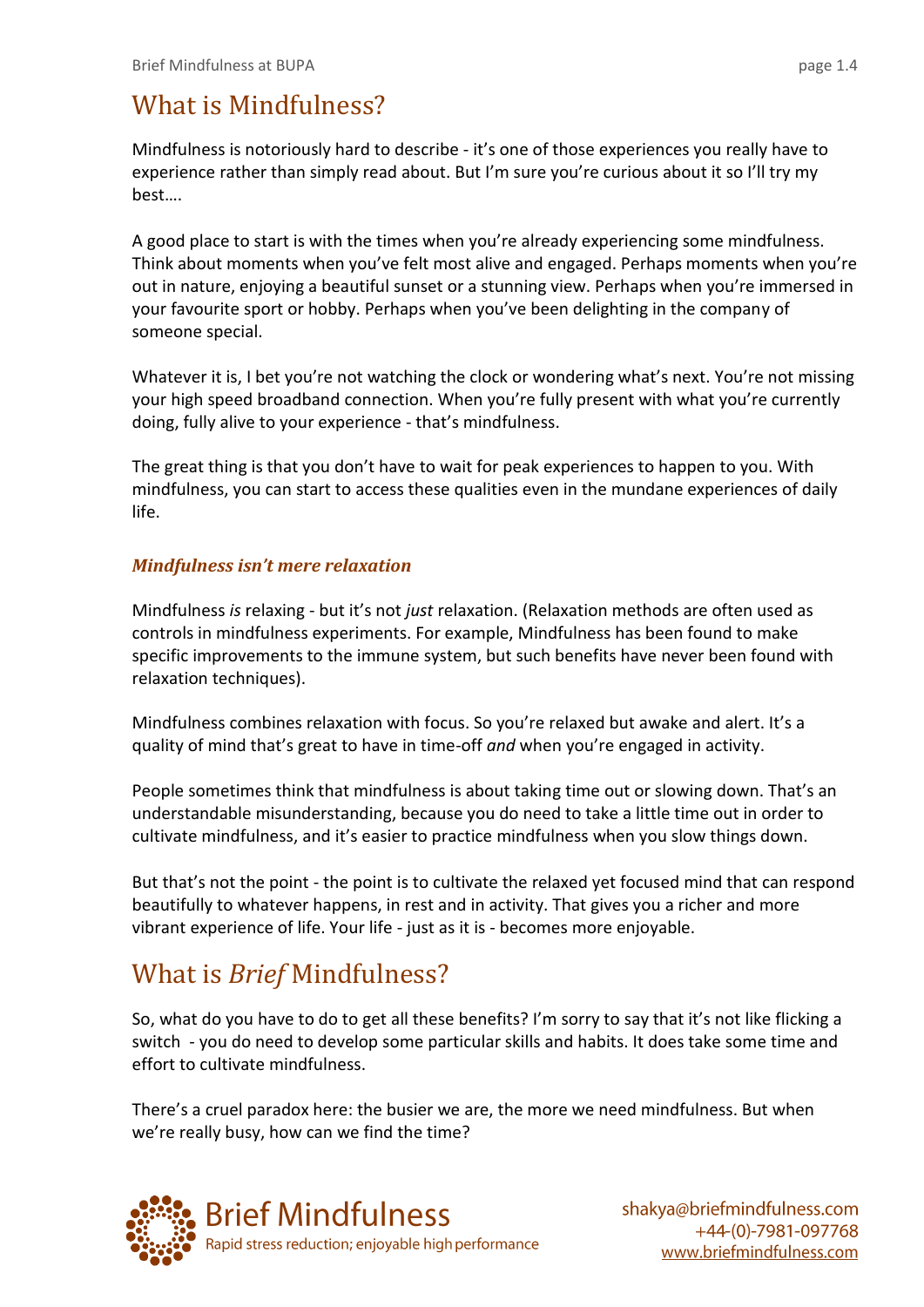That was my starting point for developing Brief Mindfulness. I wanted to provide ways you can activate Mindfulness in the midst of a busy life.

So Brief Mindfulness includes ways to weave mindfulness into your everyday routine. For example, one of the key techniques can be done in just 30 seconds, without closing your eyes or changing your posture. So you can do that pretty much any time or anywhere.

I've also been collecting other ways to cultivate mindfulness in less than a minute. I've included 3 of them in my "Alive at Work!" download. (You can get it from the course resources page, [http://www.briefmindfulness.com/bupa1-resources/\)](http://www.briefmindfulness.com/bupa1-resources/).

Having said all of that, we can't be *too* brief. Time spent in mindfulness practice is an extremely good investment, and a necessary part of getting good benefit from this course. So you will need to set aside 10-20 minutes per day for specific mindfulness practice. That's approximately 1% of your day – and the payoff in terms of time-saving clarity and alertness more than makes up for the time taken.

### About this Course

Above all else, this is a practice course. After all, what would be the point of the course if it didn't make a difference in your actual day-to-day life?

Mindfulness skills are generally quite simple and straightforward – but they are also quite subtle, and can't be rushed. It takes time to learn them, start putting them into practice and integrating them into your life. Skills build on each other, so they're best learnt in short bursts, with plenty of time to practice and integrate each one before learning the next.

So, this course is 6 weeks long. Each week consists of a two and a half hour training session, and then some practical exercises to do during the week. The exercises are as simple and easy as possible, and they are designed to integrate into a busy life – it's about bringing mindfulness into what you already do.

As mentioned above, you'll also be expected to engage some "pure" mindfulness time. You need to give yourself a bit of space! The idea is to stop everything else and just focus on cultivating mindfulness. We'll start off with 10 minutes per day, and build up to 20 as the course progresses. Even 20 minutes is just 1.5% of your day – and people say it's well worth it. Through the day you'll find yourself saving time in many other ways, thanks to the boost in mindfulness that you get.

It's often said that mindfulness is easy, but remembering to be mindful is hard. So I build reminders into the course - email tips that are designed to remind and inspire. I'm also very much available by email if you have any questions or difficulties - and for when you want to share your successes! On the first evening I'll give you the option to opt-in to this dimension of the course, and to let me know which email address to use.

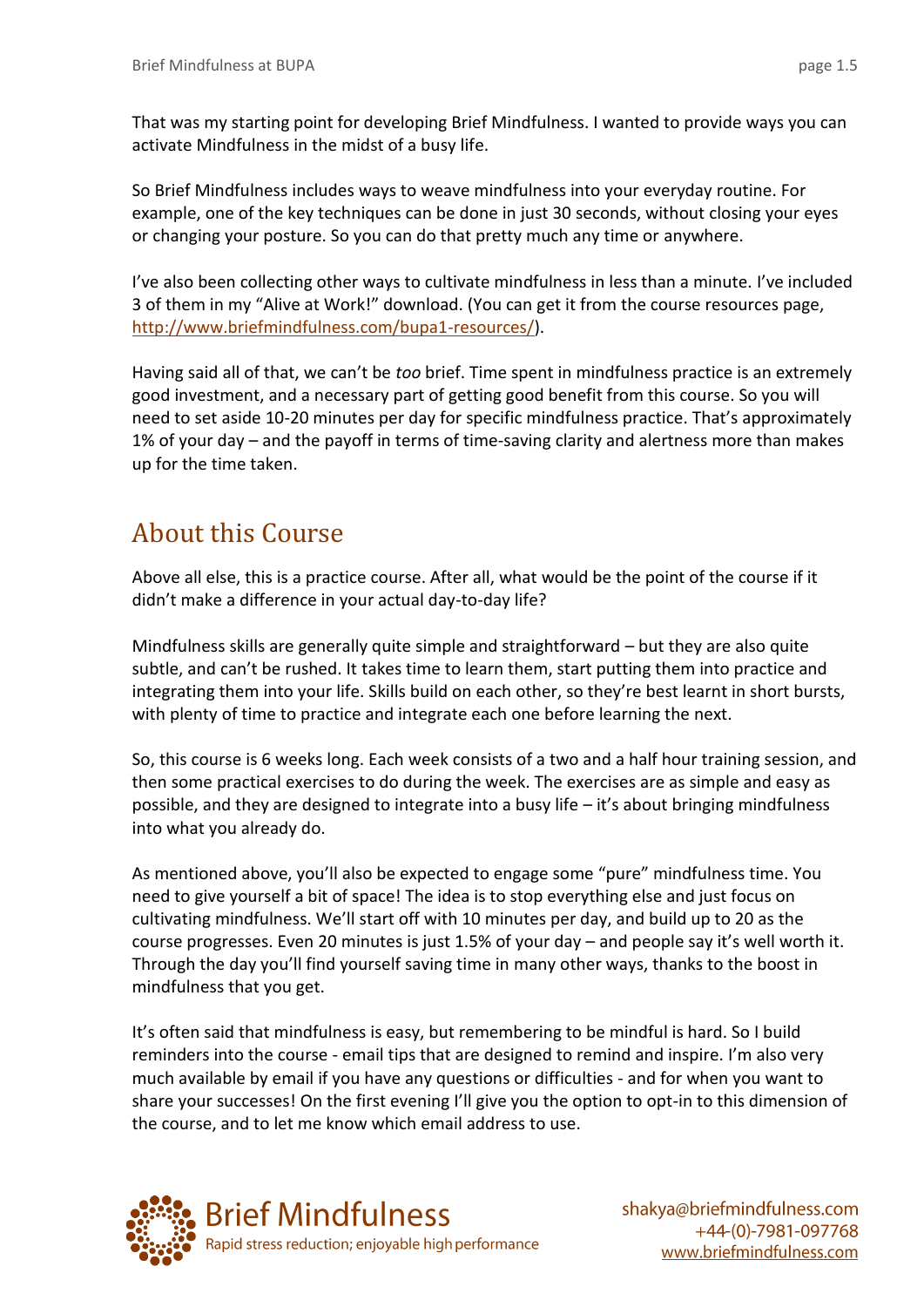## Engaged and Alive!

Swap manuals and ask your partner: "In the last 6 months, when did you feel most engaged and alive?"

Write notes for your partner. Help them to draw out the particular experience, e.g. by asking for more details, building a vivid picture of their experience.

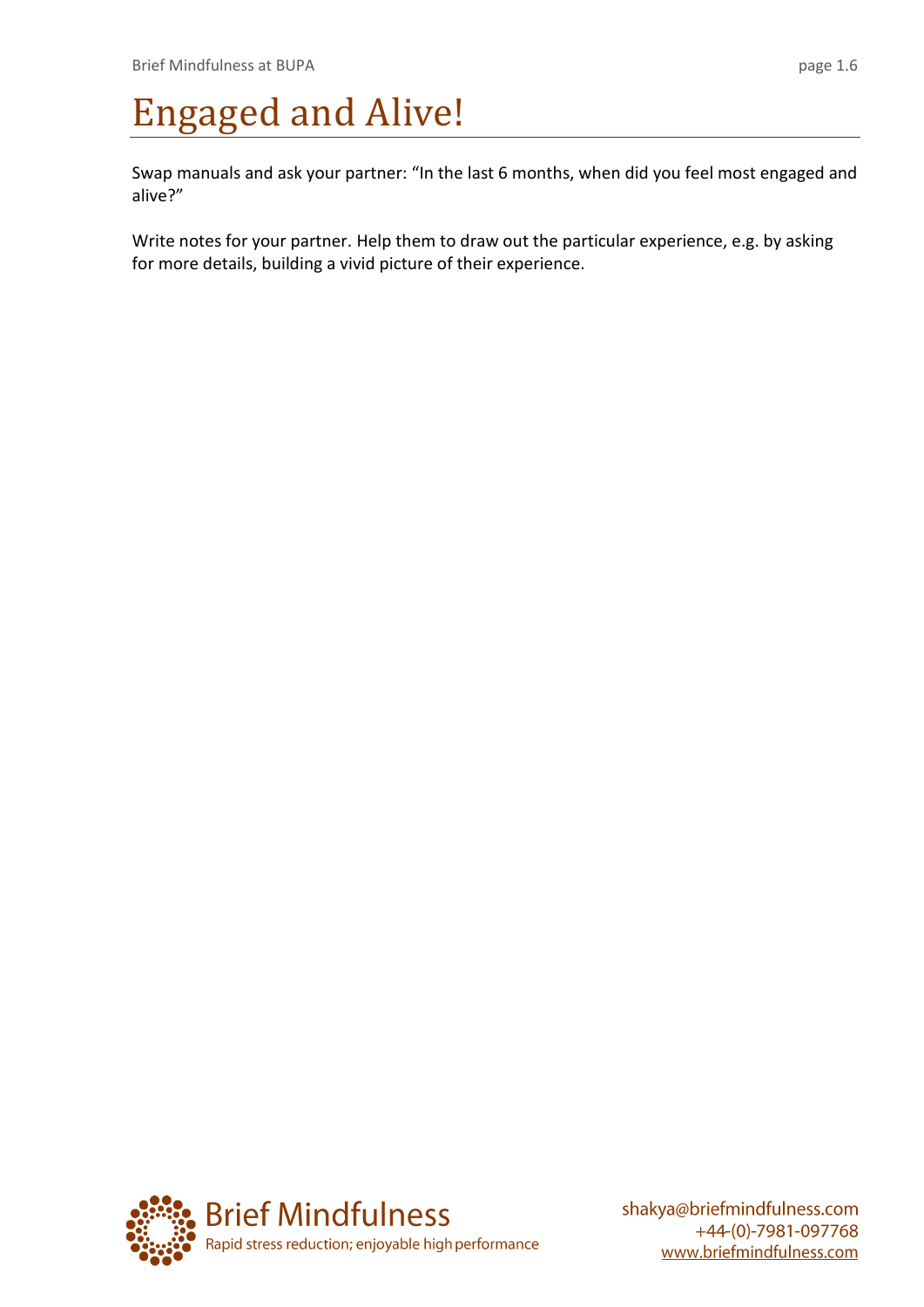## Mindfulness

*Presence*: not caught up in regrets about the past or worries about the future, but *Engaged with experience as it's happening*

*Inter-Connection*: Not isolated, but *feeling connected with life* – the world around you, other people, yourself

*Significance*: Not aimless or vacant, but *knowing what matters* – a clear sense of value/purpose

### Benefits of Mindfulness

Cultivating mindfulness brings a wide range of different benefits (all of which have been demonstrated in published research):

#### *Less stress*

With mindfulness you become more resilient in the face of the challenges life throws at you. Stress comes down (by up to 30%) and anxiety reduces too (by up to 70%). You develop better responses, and when you do take a knock, you bounce back more quickly. There are even physical benefits - your immune system gets stronger, and your sleep improves.

#### *Clearer mind*

Mindfulness helps you to focus more clearly, with less distraction, for longer. So you can get more done, and produce better work. You're less bothered by pressure, and your memory improves too.

#### *Emotional intelligence*

As awareness increases, this includes emotional awareness. That helps you avoid "emotional interference" from anxiety, anger etc. Instead you get a boost of calm, clear confidence that generates better responses to challenging situations. You can communicate, negotiate and influence more effectively.

#### *Creativity*

In a positive, mindful state of mind, you're more open to fresh new possibilities (from your own mind and from those around you).

#### *Decision making*

With your mind performing at its best, you're better able to intuitively weigh up different factors in a complex situation and come up with better decisions more quickly.

#### *Enjoying life more*

Mindfulness helps you to enjoy work more and find it energising rather than draining. That means you've still got energy and positive emotion at the end of the day - so you can really enjoy quality time with your loved ones.

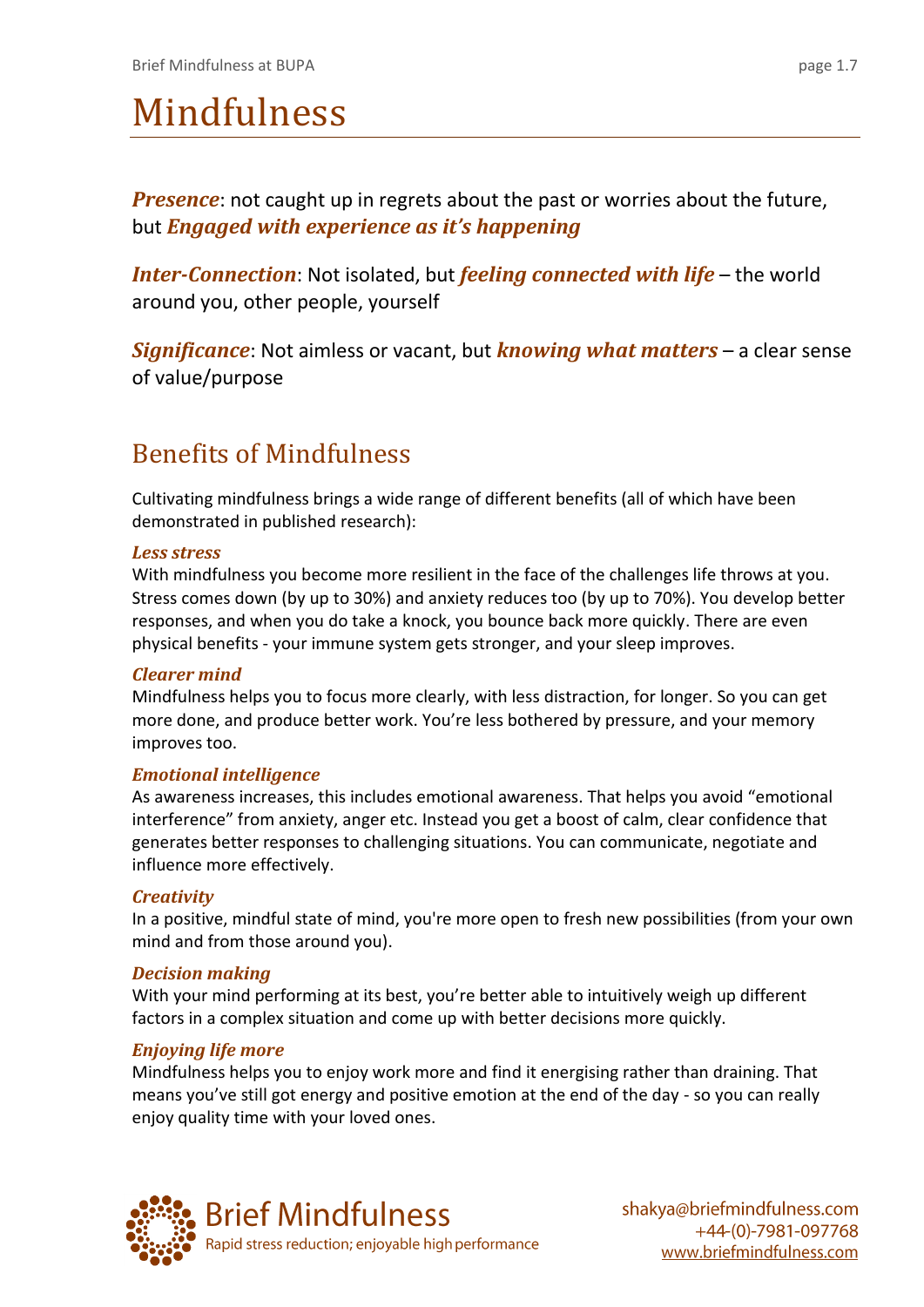## What do you want from this course?

Ask the person on your left: "What will tell you this course has worked well for you? Write notes for them (in *their* manual!)

## My Aims for this course:

1.

2.

3.

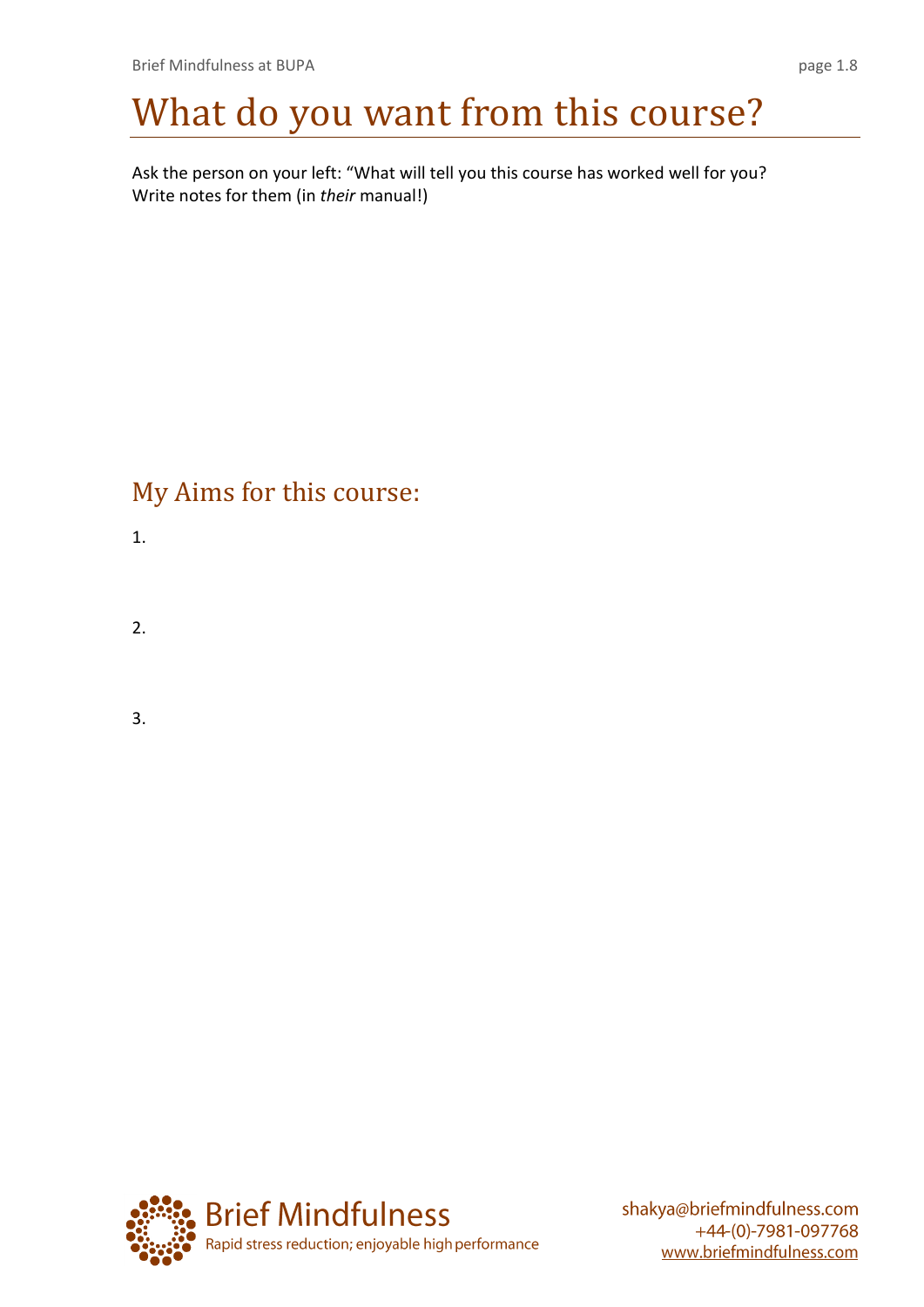

The Gap Chart is a very simple model of the mind (which informs the structure of the course.)

From our **environment**, we get various **sensations** – the light reflected off the paper you're reading this on, the sounds around you, the feeling of the chair you're sitting in, maybe some lingering tastes from what you last ate or drank,….

Each of these sensations has **qualities**. A taste might be bitter or sweet. A light might be bright or dim. A touch might be rough or smooth. These qualities may be pleasant, unpleasant or neutral.

Sensations and their qualities are a given – we can't control them. But we *can* have some control over how we respond. The more of a **gap** we can create between stimulus and response, the more chance we have of responding well.

Our response comes in the form of thoughts, emotions and impulses. These aren't separate emotions have a cognitive component to them, thoughts have an emotional component. (If you don't believe me, try feeling kind and gentle when your head is full of thoughts of what other people have been doing wrong!). To recognise how thoughts, emotions and impulses are all interlinked, we call them c**ittas –** a word which includes all 3.

Cittas have **direction**. Some cittas lead to suffering, while others lead to enjoyment and happiness. In the heat of the moment, we often make unwise choices, and end up creating unnecessary suffering. But with a gap between sensations and response, we can make wiser choices. In this way, we can start to guide ourselves away from suffering and towards enjoyment, happiness and even liberation.

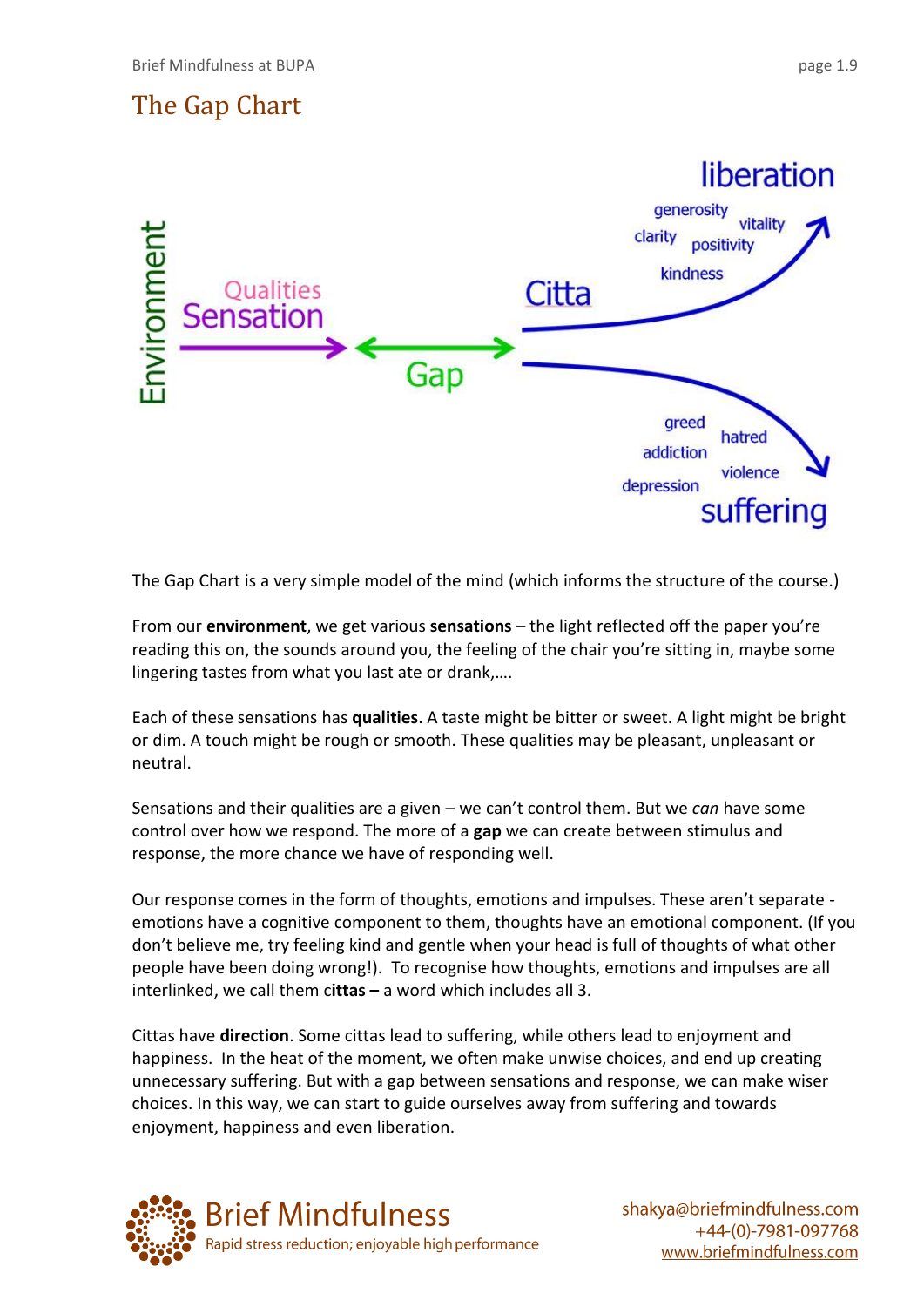## Brief Body Scan

Scan through your body, as follows. You don't need to read the words out loud, but it's a good idea to guide yourself by saying the instructions to yourself in your mind

- Notice your feet
- Notice the position of your legs
- Notice the depth of your breathing
- Notice the sensations in your shoulders
- Notice what you can feel at your fingertips
- Notice how your head is balanced on your neck and spine
- Notice the feelings at the centre of your chest

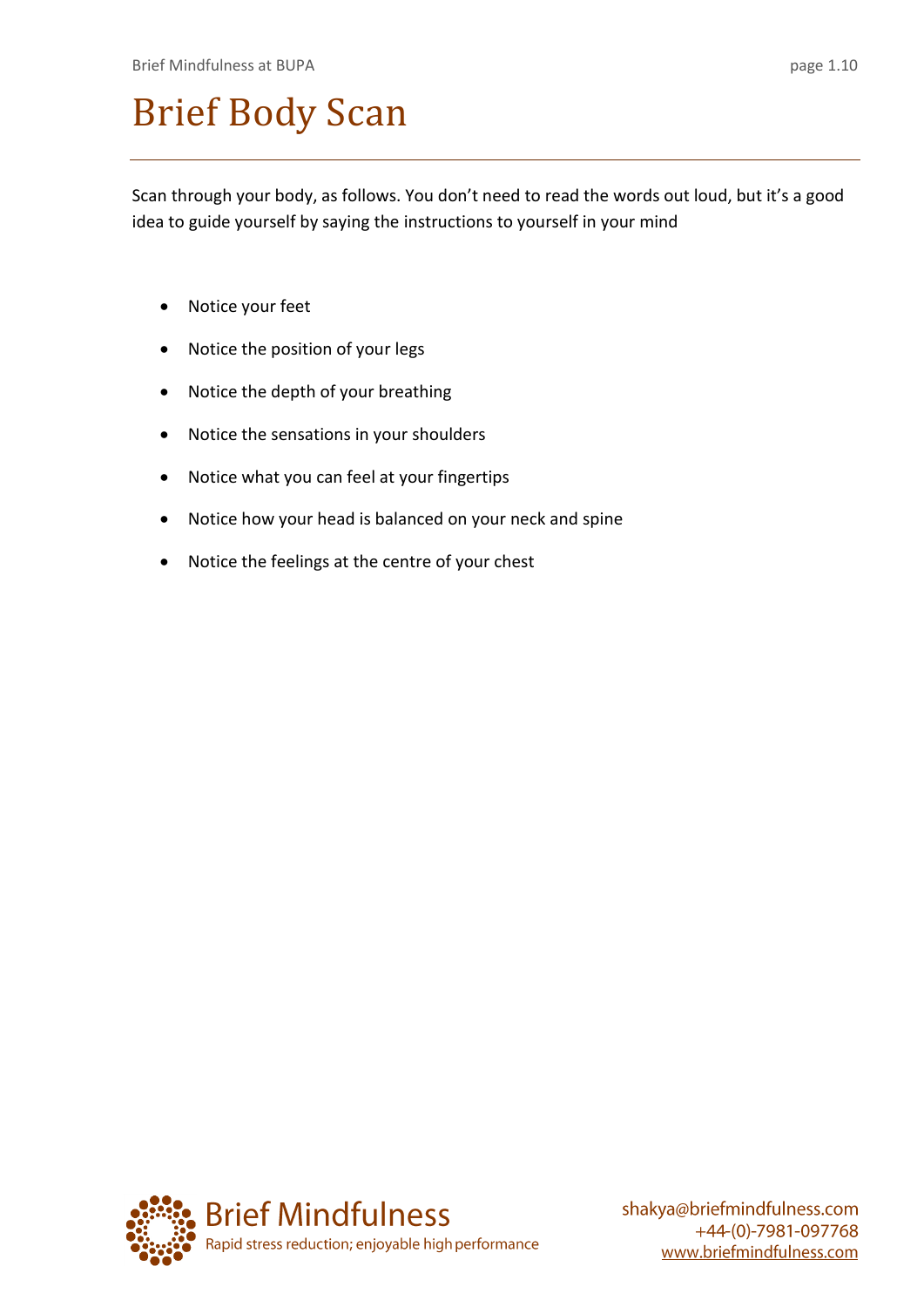## What's on Your Mind?

| Concern |  |
|---------|--|
|         |  |
|         |  |
|         |  |
|         |  |
|         |  |
|         |  |
|         |  |
|         |  |
|         |  |
|         |  |
|         |  |
|         |  |
|         |  |
|         |  |
|         |  |
|         |  |
|         |  |

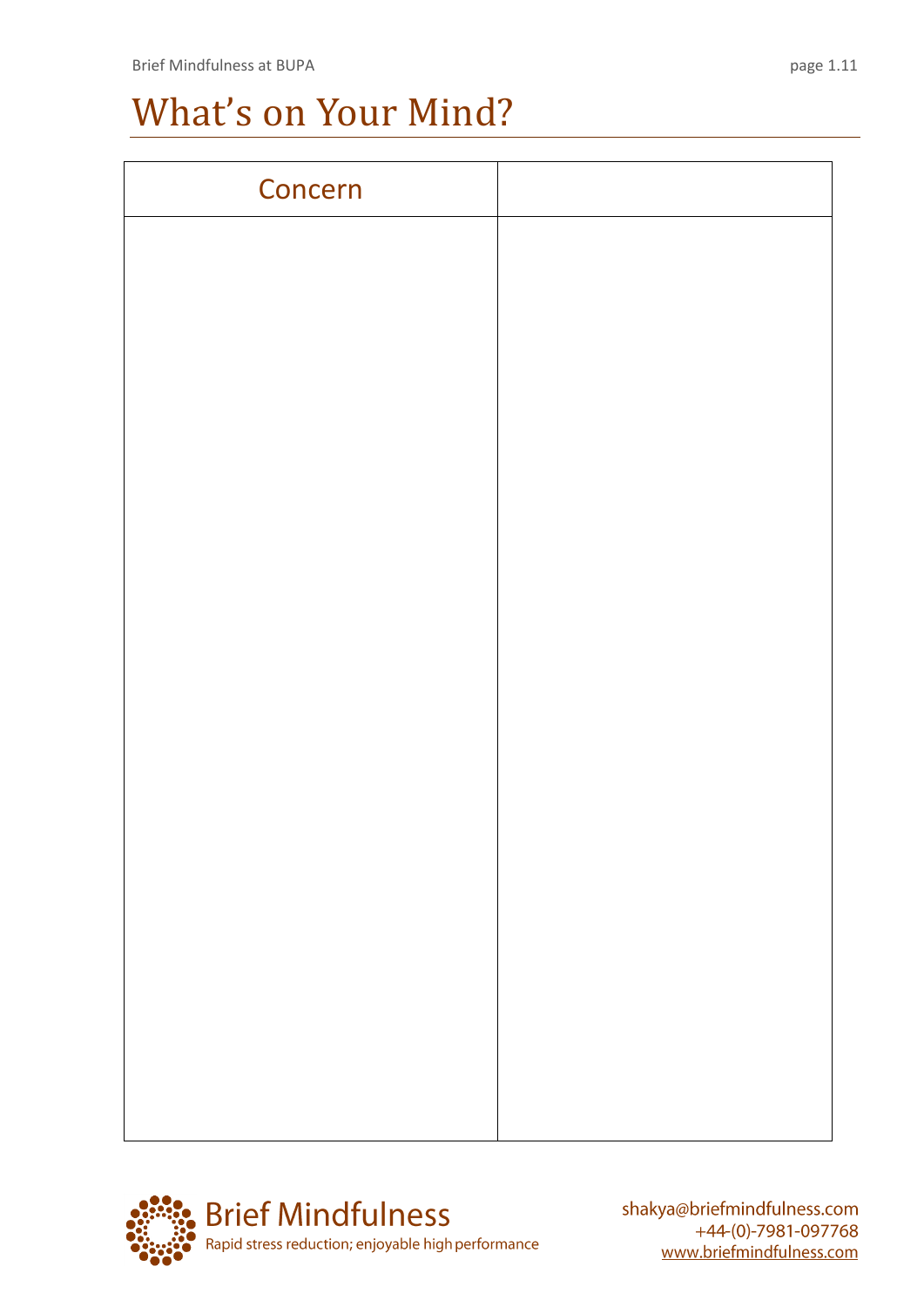## Theme for Week 1: Creating the Space

If you've got a million and one things calling on your attention, it's hard to be mindful. It's not impossible – but it's hard. So when you're starting out, it's a really good idea to make things easier for yourself.

So the theme for this week is laying some foundations, creating a bit more space, in order to make it easier for you to become more mindful.

So, how can we reduce the number of different pulls on our attention?

## Tidy / Aesthetic Environment

Our physical environment can really pull on our attention. When there are lots of different things around, many of which needing action, it creates a tension. Tidying up can have a remarkably liberating effect! This can be hard to get started with – so I suggest choosing just one specific thing to tidy away (e.g. one piece of paper). That's enough to get the ball rolling.

If you want to go further, or try a different tack, you could make your environment more beautiful in some way. A neat new arrangement, a vase of flowers, hanging up that picture you've had lying around for ages… whatever it is, it helps draw your senses into the present moment in a pleasant way.

## Reduce/Refine Input

We live in an era of tremendous stimulus - TV, internet, phone, tablet.... we've got ever more sources of stimulation. This all puts us on slightly higher alert than is necessary – without pauses and empty spaces we never quite relax.

So try reducing input, just a little bit. If you're used to having TV with every meal, try turning it off just once, and see what the effect is. If you're used to surfing the net on your tablet while watching TV and half having a conversation with your partner, try cutting out just one of those attention streams. (By the way, the science says that people who mono-task are much more efficient – even when they need to multitask they're better at it than people who multitask all the time).

### Completion & Mastery

There's nothing that pulls on the mind like things that need to be done. The more things that we know need our attention, the more the conflicting pulls.

Step 1 is to write everything down. If you've got a commitment that's not on a list then at some level your mind is going to worry about it. Too many of these and it's going to start waking you up at 3 in the morning, just to make sure you don't forget.

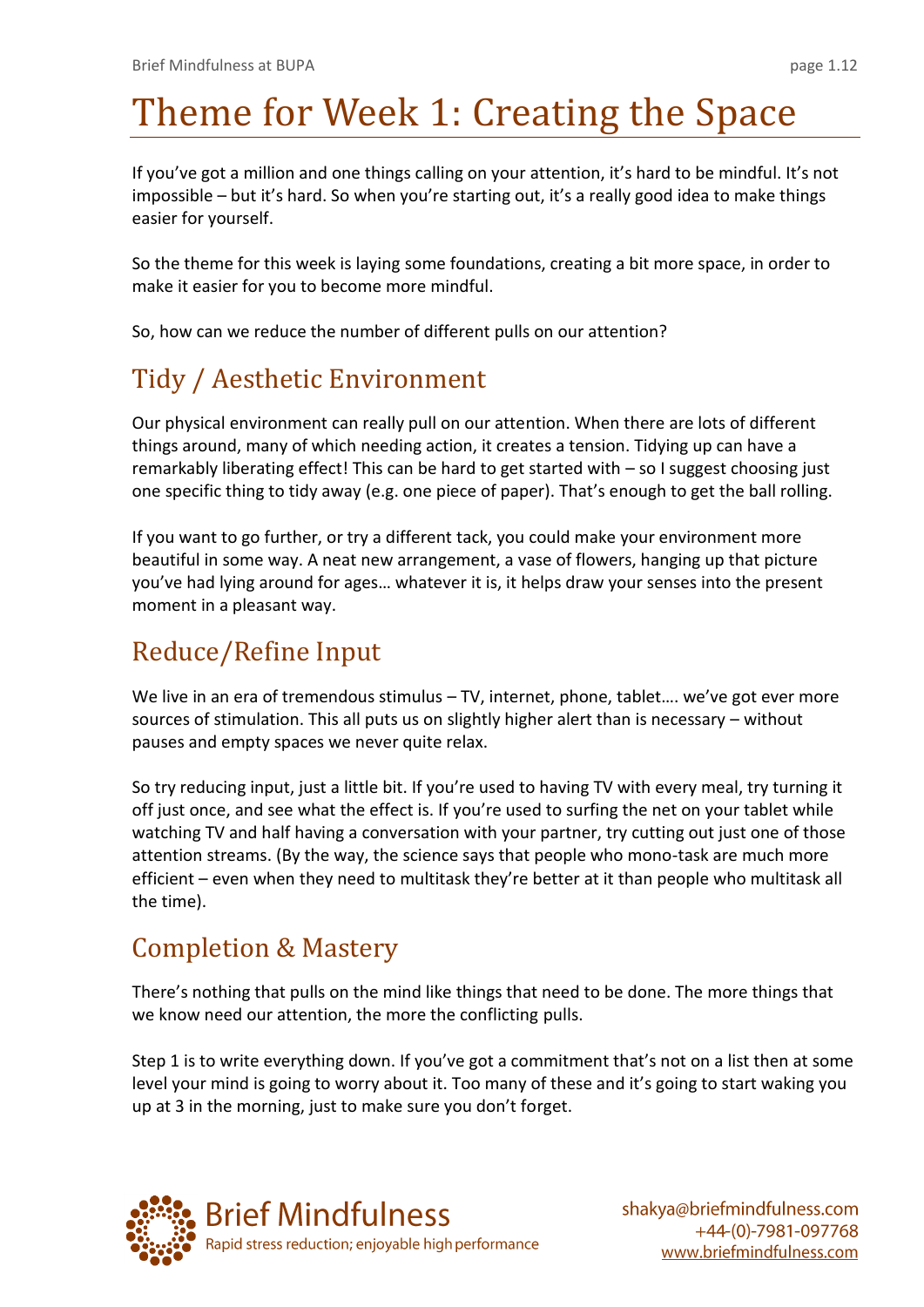So write everything down (and refer to the list!) so your mind knows you'll remember what you need to remember. That'll help you relax.

Step 2 is to close some open loops. Each time you reduce the number of uncompleted tasks, that takes away a little bit of tension. So my suggestion for this week is to pick one thing and commit to getting it finished. (Or pick something and decide *not* to do it. That gets it off the list too!).

There's an added benefit here. It's surprisingly hard to decide to do something and then follow through on that decision. But it's important to be able to do that – to be able to make and keep commitments to ourselves. It's an important part of mindfulness practice – we call it intentionality. So by choosing something to complete and actually completing it, you build your "intentionality muscle." And that really pays off over time as you get more and more in control of your destiny.

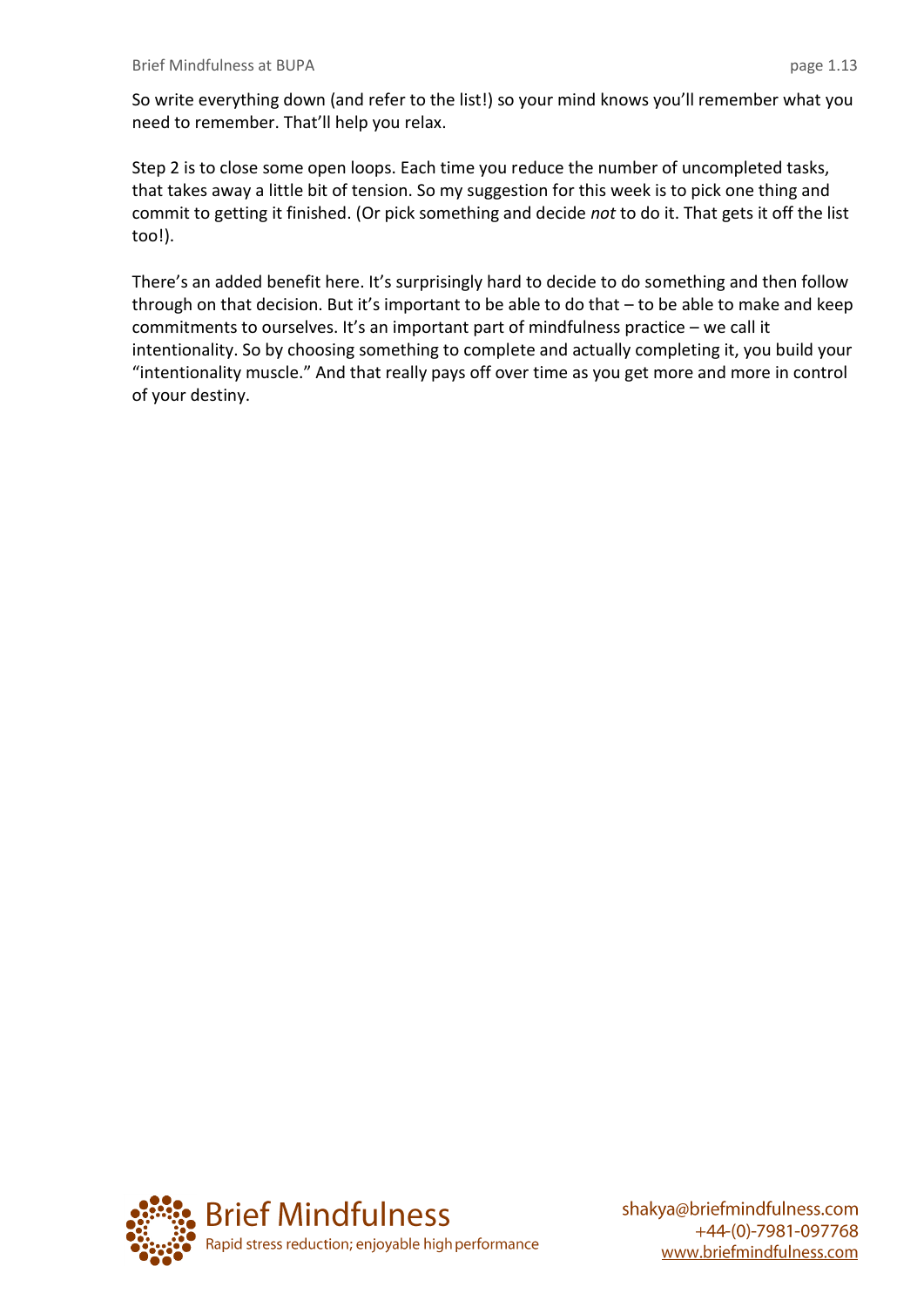## Week 1 Activities: "Creating the Space"

Tips for formulating intentions:

- Make them really specific
- Make them small enough that you know you will do them
- Make them appealing enough that you actually want to do them!

#### Tidy / Aesthetic Environment

What 1 thing will you tidy?

#### Reduce/Refine Input

What 1 input will you cut out, and when?

#### Completion

What 1 thing will you finish off?

#### Brief Body Scan

When will you do your Brief Body Scan each day?

How will you remind yourself?